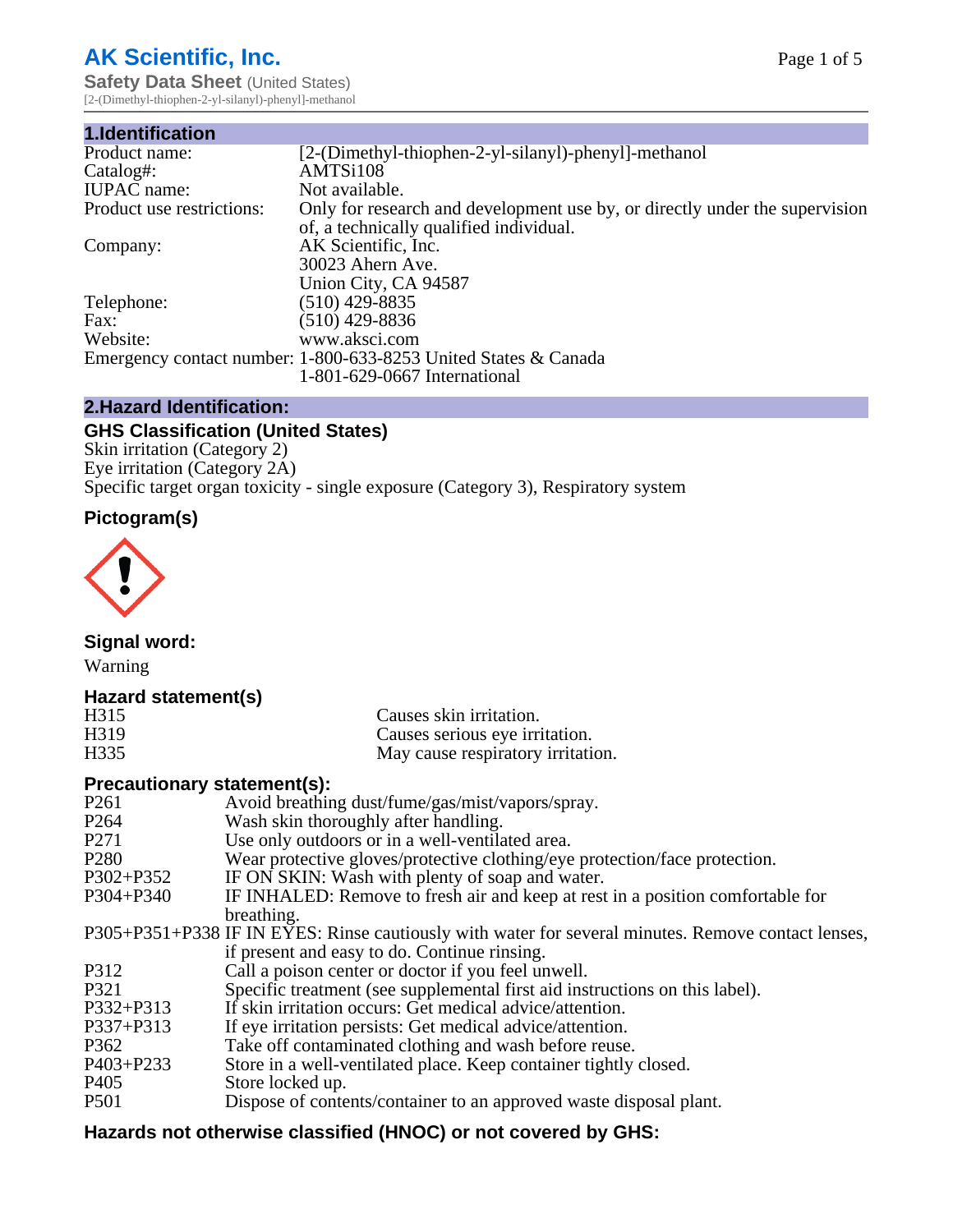#### None

#### **3.Composition/Information on Ingredients**

Purity:<br>EC:

Synonyms: Not available. CAS#: 853955-72-3<br>Purity: 95% 95% Not available.

## **4. First Aid Measures**

**General Information:** Immediately remove any clothing contaminated by the product. Move out of dangerous area. Consult a physician and show this safety data sheet.

**Inhalation:** Move person to fresh air. If not breathing, give artificial respiration. If breathing is difficult, give oxygen. Obtain medical aid.

**Skin contact:** Immediately flush skin with running water for at least 15 minutes while removing contaminated clothing and shoes. Wash clothing before reuse. Obtain medical aid immediately. **Eye contact:** Immediately flush open eyes with running water for at least 15 minutes. Obtain medical aid immediately.

**Ingestion:** Do NOT induce vomiting without medical advice. Rinse mouth with water. Never administer anything by mouth to an unconscious person. Obtain medical aid immediately.

**Most important symptoms and effects, both acute and delayed:** No further information available. Please see sections 2 and 11.

**Indication of any immediate medical attention and special treatment needed:** No further information available.

#### **5. Fire Fighting Measures**

**Suitable extinguishing media:** Use water spray, dry chemical, carbon dioxide, or chemical foam. **Specific hazards arising from the chemical:** Carbon oxides, Sulfur oxides, Silicon oxides. **Advice for firefighters:** As in any fire, wear a NIOSH-approved or equivalent, pressure-demand, self-contained breathing apparatus and full protective gear. During a fire, irritating and highly toxic gases may be generated by thermal decomposition or combustion.

#### **6. Accidental Release Measures**

**Personal precautions, protective equipment and emergency procedures:** Wear protective equipment and keep unprotected personnel away. Ensure adequate ventilation. Remove all sources of ignition. Prevent further leak or spill if safe to do so. For personal protective equipment, please refer to section 8.

**Environmental precautions:** Do not let product enter drains, other waterways, or soil.

**Methods and materials for containment and cleaning up:** Prevent further leak or spill if safe to do so. Vacuum, sweep up, or absorb with inert material and place into a suitable disposal container. Consult local regulations for disposal. See section 13 for further disposal information.

#### **7. Handling and Storage**

**Precautions for safe handling:** Avoid contact with skin, eyes, and personal clothing. Wash hands thoroughly after handling. Avoid breathing fumes. Use only with adequate ventilation. Wear suitable protective clothing, gloves, and eye/face protection. Keep away from sources of ignition. Minimize dust generation and accumulation. Keep container tightly closed. Open and handle container with care. Do not eat, drink, or smoke while handling.

**Conditions for safe storage, including any incompatibilities:** Store in a tightly-closed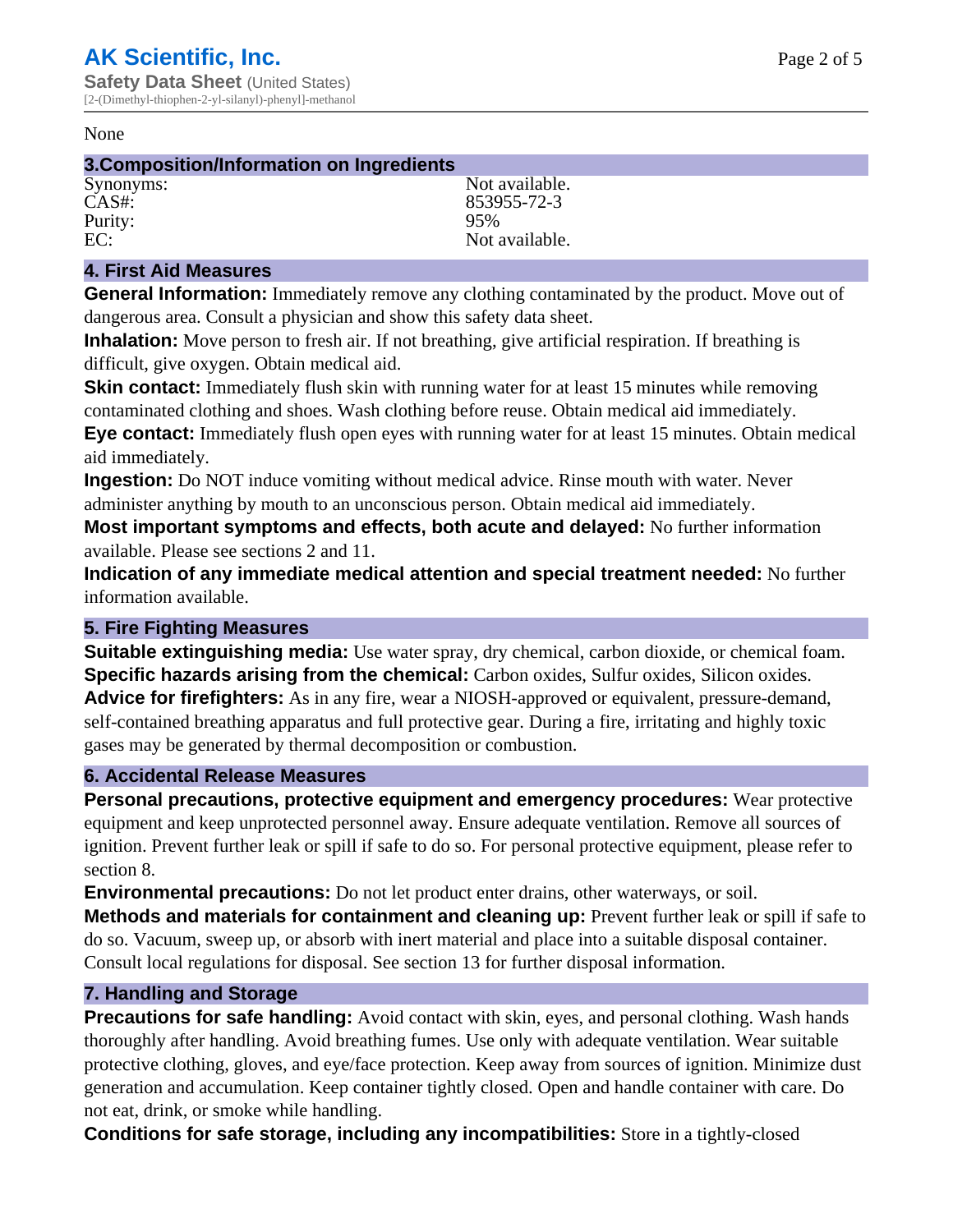container when not in use. Store in a cool, dry, well-ventilated area away from incompatible substances. Keep away from sources of ignition. ,Store long-term at room temperature.

#### **8. Exposure Controls/Personal Protection**

#### **Exposure limits:**

| $OSHA$ PEL:       | Not available. |
|-------------------|----------------|
| NIOSH REL:        | Not available. |
| <b>ACGIH TLV:</b> | Not available. |

**Appropriate engineering controls:** Avoid contact with skin, eyes, and clothing. Wash hands before breaks and immediately after handling the product. Facilities storing or utilizing this material should be equipped with an eyewash fountain. Use adequate general and local exhaust ventilation to keep airborne concentrations low.

#### **Personal protection**

| Eyes:        | Based on an evaluation of the eye or face hazards present, wear chemical splash-resistant<br>safety glasses or goggles with side protection. A face shield may be appropriate in some |
|--------------|---------------------------------------------------------------------------------------------------------------------------------------------------------------------------------------|
|              | workplaces. Use eyewear tested and approved under appropriate government standards<br>such as OSHA 29 CFR 1910.133 or EU EN166.                                                       |
| Hands:       | Wear gloves selected based on an evaluation of the possible hazards to hands and skin,                                                                                                |
|              | the duration of use, the physical conditions of the workplace, and the chemical resistance                                                                                            |
|              | and physical properties of the glove material.                                                                                                                                        |
|              | Skin and body: Protective clothing must be selected based on the hazards present in the workplace, the                                                                                |
|              | physical environment, the duration of exposure, and other factors. No fabric can provide                                                                                              |
|              | protection against all potential hazards; therefore it is important to select the appropriate                                                                                         |
|              | protective clothing for each specific hazard. At the minimum, wear a laboratory coat and                                                                                              |
|              | close-toed footwear.                                                                                                                                                                  |
| Respiratory: | Respirators are not a substitute for accepted engineering control measures such as<br>enclosure or confinement of the operation, general and local ventilation, and substitution      |
|              | of less toxic materials. When respiratory personal protective equipment is appropriate                                                                                                |
|              | based on an assessment of respiratory hazards in the workplace, use a NIOSH- or                                                                                                       |
|              | CEN-certified respirator.                                                                                                                                                             |

| 9. Physical and Chemical Properties |                       |
|-------------------------------------|-----------------------|
| <b>Physical State:</b>              | Solid                 |
| Molecular Formula:                  | C13H18OSSi            |
| Molecular Weight:                   | 248.42                |
| Odor:                               | Not available.        |
| pH:                                 | Not available.        |
| <b>Boiling Point Range:</b>         | Not available.        |
| Freezing/Melting Point:             | Not available.        |
| <b>Flash Point:</b>                 | Not available.        |
| <b>Evaporation Rate:</b>            | Not available.        |
| Flammability(solid,gas):            | Please see section 2. |
| <b>Explosive limits:</b>            | Not available.        |
| Vapor Pressure:                     | Not available.        |
| Vapor Density:                      | Not available.        |
| Solubility:                         | Not available.        |
| <b>Relative Density:</b>            | Not available.        |
| Refractive Index:                   | Not available.        |
| Volatility:                         | Not available.        |
| <b>Auto-ignition Temperature:</b>   | Not available.        |
| Decomposition Temperature:          | Not available.        |
| <b>Partition Coefficient:</b>       | Not available.        |
|                                     |                       |

## **10. Stability and Reactivity**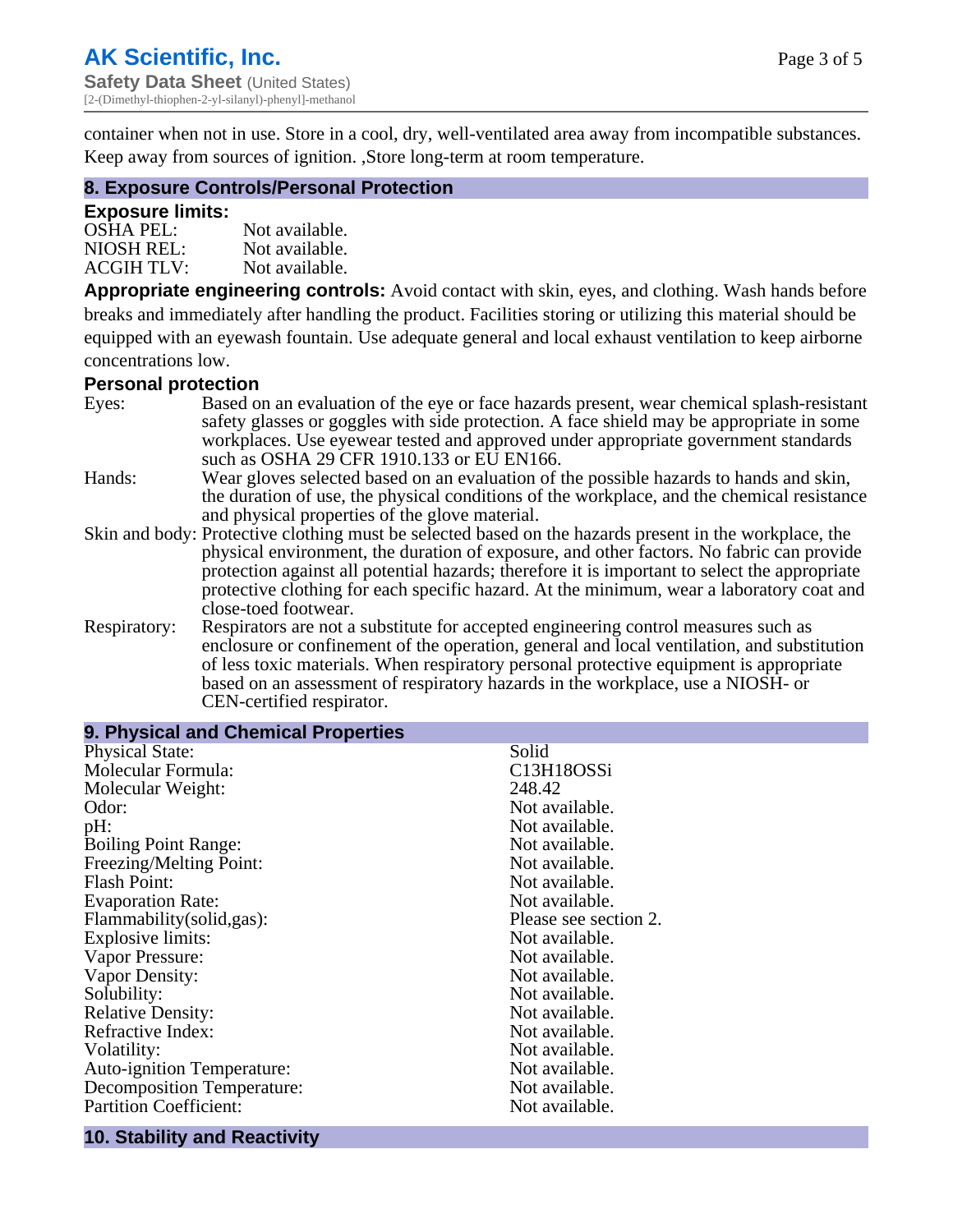| Reactivity:                         | Not available.                                       |
|-------------------------------------|------------------------------------------------------|
| Chemical stability:                 | Stable under recommended temperatures and pressures. |
| Possibility of hazardous reactions: | Not available.                                       |
| Conditions to avoid:                | Dust generation.                                     |
| Incompatible materials:             | Strong oxidizing agents.                             |
| Hazardous decomposition products:   | Carbon oxides, Sulfur oxides, Silicon oxides.        |

#### **11. Toxicological Information**

| RTECS#                                         | Not available.                                      |
|------------------------------------------------|-----------------------------------------------------|
| Acute toxicity:                                | Not available.                                      |
| Routes of exposure:                            | Inhalation, eye contact, skin contact, ingestion.   |
| Symptoms related to the physical, chemical and | Skin contact may result in inflammation             |
| toxicological characteristics:                 | characterized by itching, scaling, reddening,       |
|                                                | blistering, pain or dryness. Eye contact may result |
|                                                | in redness, pain or severe eye damage. Inhalation   |
|                                                | may cause irritation of the lungs and respiratory   |
|                                                | system. Overexposure may result in serious illness  |

or death.

#### **Carcinogenicity**

| IARC: | Not classified.                                                                                       |
|-------|-------------------------------------------------------------------------------------------------------|
| NTP:  | Not listed.                                                                                           |
| OSHA: | Not listed.                                                                                           |
|       | Acute toxic effects: Inflammation of the eye is characterized by redness, watering, and itching. Skin |
|       | inflammation is characterized by itching, scaling, reddening, or, occasionally,                       |
|       | blistering.                                                                                           |

| <b>12. Ecological Information</b> |                |
|-----------------------------------|----------------|
| Ecotoxicity:                      | Not available. |
| Persistence and degradability:    | Not available. |
| Bioaccumulative potential:        | Not available. |
| Mobility in soil:                 | Not available. |
| Other adverse effects:            | Not available. |

#### **13. Disposal Considerations**

Disposal of waste: Chemical waste generators must determine whether a discarded chemical is classified as hazardous waste. US EPA guidelines for the classification determination are listed in 40 CFR 261.3. Additionally, waste generators must consult state and local hazardous waste regulations to ensure complete and accurate classification. Observe all federal, state and local regulations when disposing of the substance.

Disposal of packaging: Do not reuse containers. Dispose of as unused product.

| <b>14. Transportation Information</b> |                |
|---------------------------------------|----------------|
| <b>DOT (United States)</b>            |                |
| UN number:                            | Not hazmat     |
| Proper shipping name:                 | Not available. |
| Transport hazard class:               | Not available. |
| Packing group:                        | Not available. |
| <b>IATA</b>                           |                |
| <b>UN Number:</b>                     | Not DG         |
| Proper shipping name:                 | Not available. |
| Transport hazard class:               | Not available. |
| Packing group:                        | Not available. |